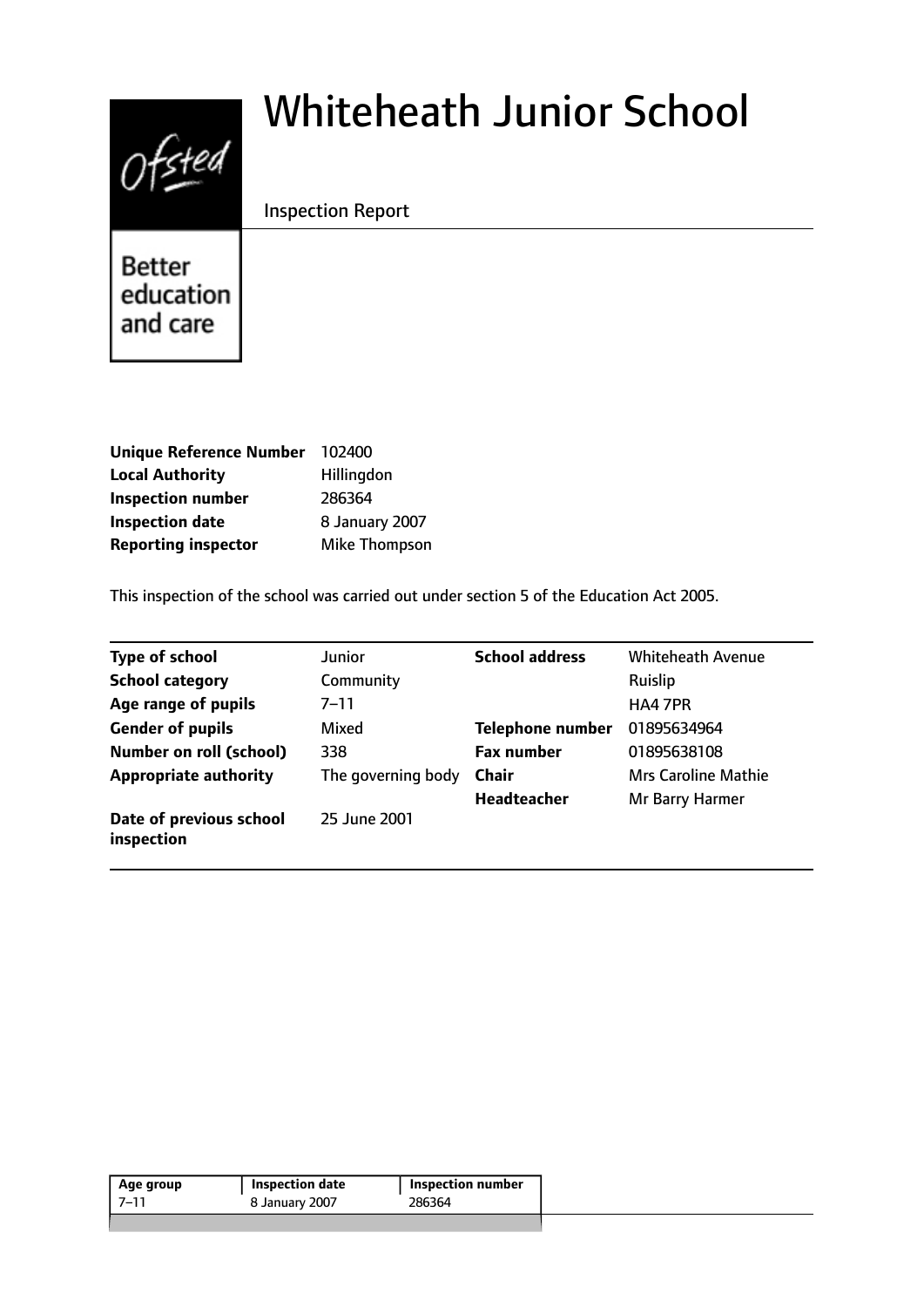© Crown copyright 2007

Website: www.ofsted.gov.uk

This document may be reproduced in whole or in part for non-commercial educational purposes, provided that the information quoted is reproduced without adaptation and the source and date of publication are stated.

Further copies of this report are obtainable from the school. Under the Education Act 2005, the school must provide a copy of this report free of charge to certain categories of people. A charge not exceeding the full cost of reproduction may be made for any other copies supplied.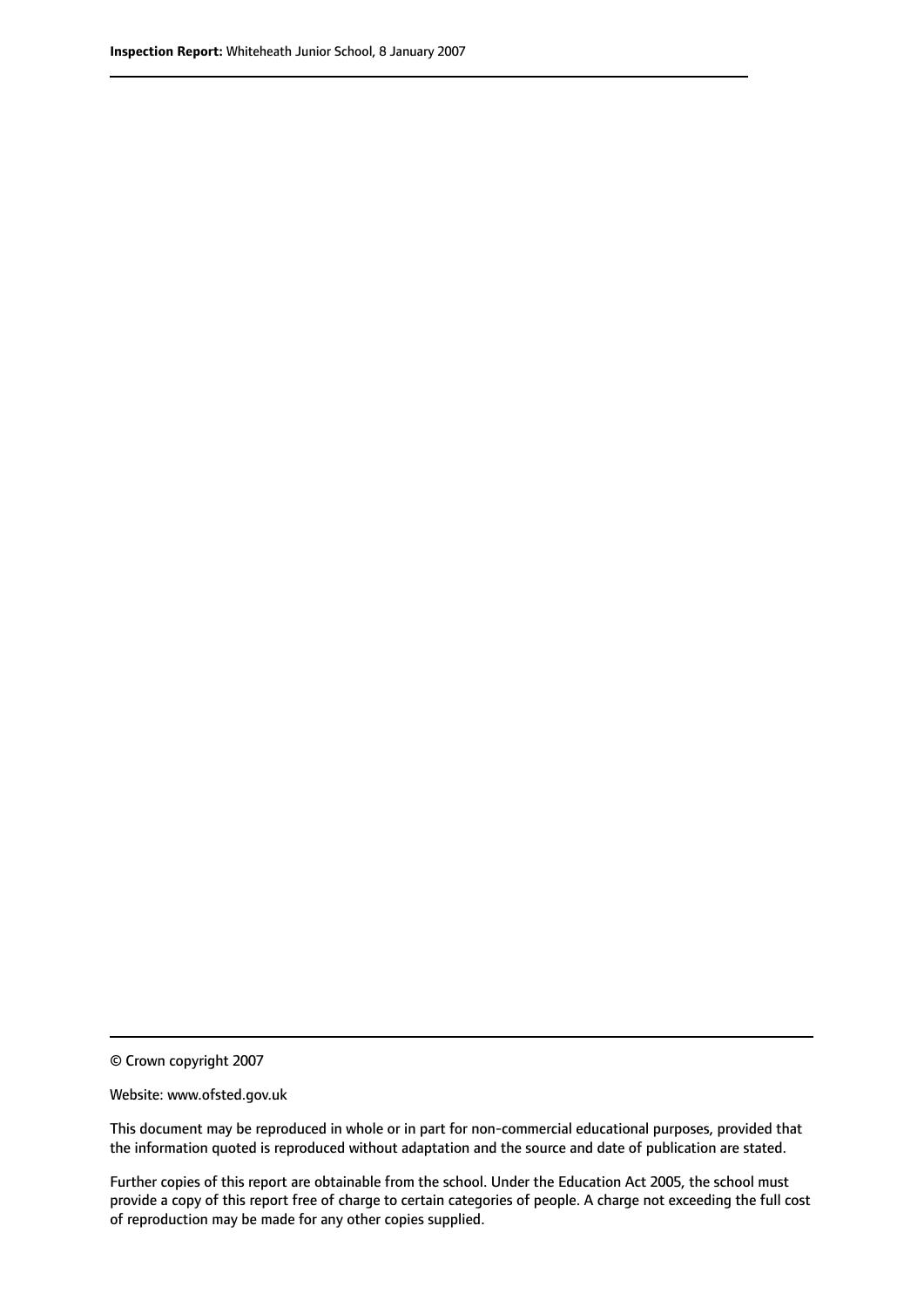# **Introduction**

The inspection was carried out by an Additional Inspector.

# **Description of the school**

Whiteheath is a large, three-form entry junior school located in a residential area of north-west Ruislip. Most pupils are of White British heritage. Their home circumstances are generally advantaged. The proportion of pupils with learning difficulties and disabilities is below average.

#### **Key for inspection grades**

| Outstanding  |
|--------------|
| Good         |
| Satisfactory |
| Inadequate   |
|              |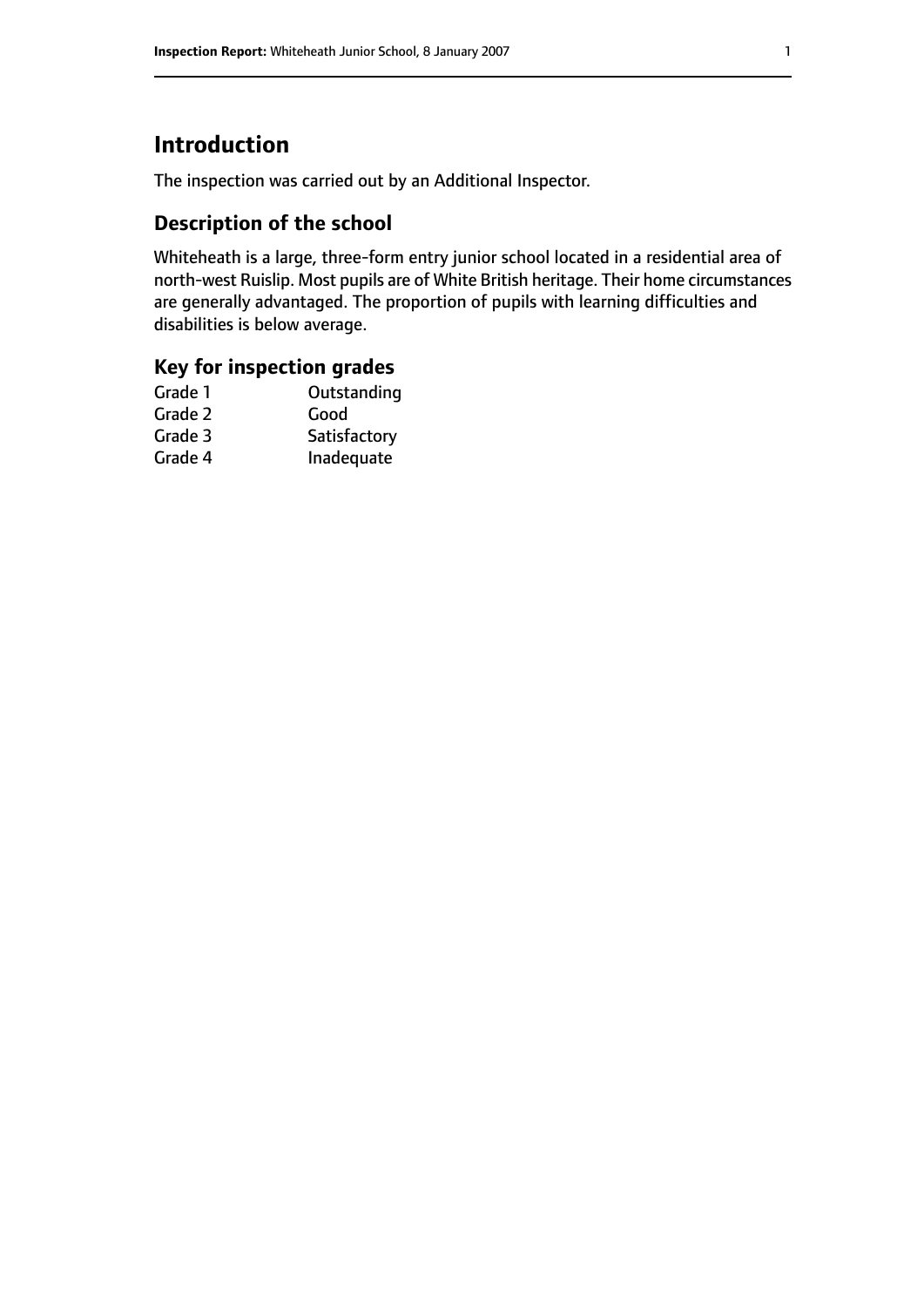# **Overall effectiveness of the school**

#### **Grade: 2**

Whiteheath Junior is a good school with many outstanding features.

When pupils join at the start of Year 3 their attainment is well above average. The school successfully builds on this and ensures that pupils achieve well in all year groups. This is because pupils are taught well and the excellent curriculum provides them with a wide range of interesting and exciting activities. The pupils enjoy learning and appreciate their lessons. One commented, 'I like lessons because they're fun. The teachers add a bit of laughter, but are still strict!' The teachers keep a close check on how well their pupils are doing. They are good at using what they know to ensure that their pupils make good gains in their learning. By the time pupils leave at the end of Year 6, standards are consistently high in English, mathematics and science.

A further important factor in the school's success is the excellent climate for learning evident in all classes. This stems from the outstanding personal development of the pupils. They behave impeccably, and show a real desire to learn.

Whiteheath is a truly inclusive school in which each child matters. All pupils are warmly welcomed and equally valued. They are exceptionally well cared for and feel safe and happy. The school provides excellent academic guidance for its pupils by setting clear and challenging targets for each of them to achieve. It is able to do this because it has developed comprehensive systems for checking on what individual pupils know and can do. The system for tracking overall performance, although good, does not yet provide precise enough information about the progress made by pupils as they move through the school.

The parents and pupils hold their school in very high regard. Their overwhelmingly positive views are fully justified. One parent summed up the views of many when writing, 'I would like to say how proud I am that my child attends Whiteheath Junior School. The standard of education is high, and my child is always keen to go to school.'

The leadership and management of the school are good. Within this, the leadership of the headteacher and chair of governors is excellent. The school has made good progress since its last inspection, and the way it has maintained high standards is a clear indication of its outstanding capacity for continuous improvement.

#### **What the school should do to improve further**

• Refine further the systems in place for tracking pupils' progress as they move through the school.

### **Achievement and standards**

#### **Grade: 2**

Standards are high in all classes. The school's performance in the national tests at the end of Year 6 is consistently well above the national average for this year group. Throughout the school, pupils make good progress in sustaining these high levels of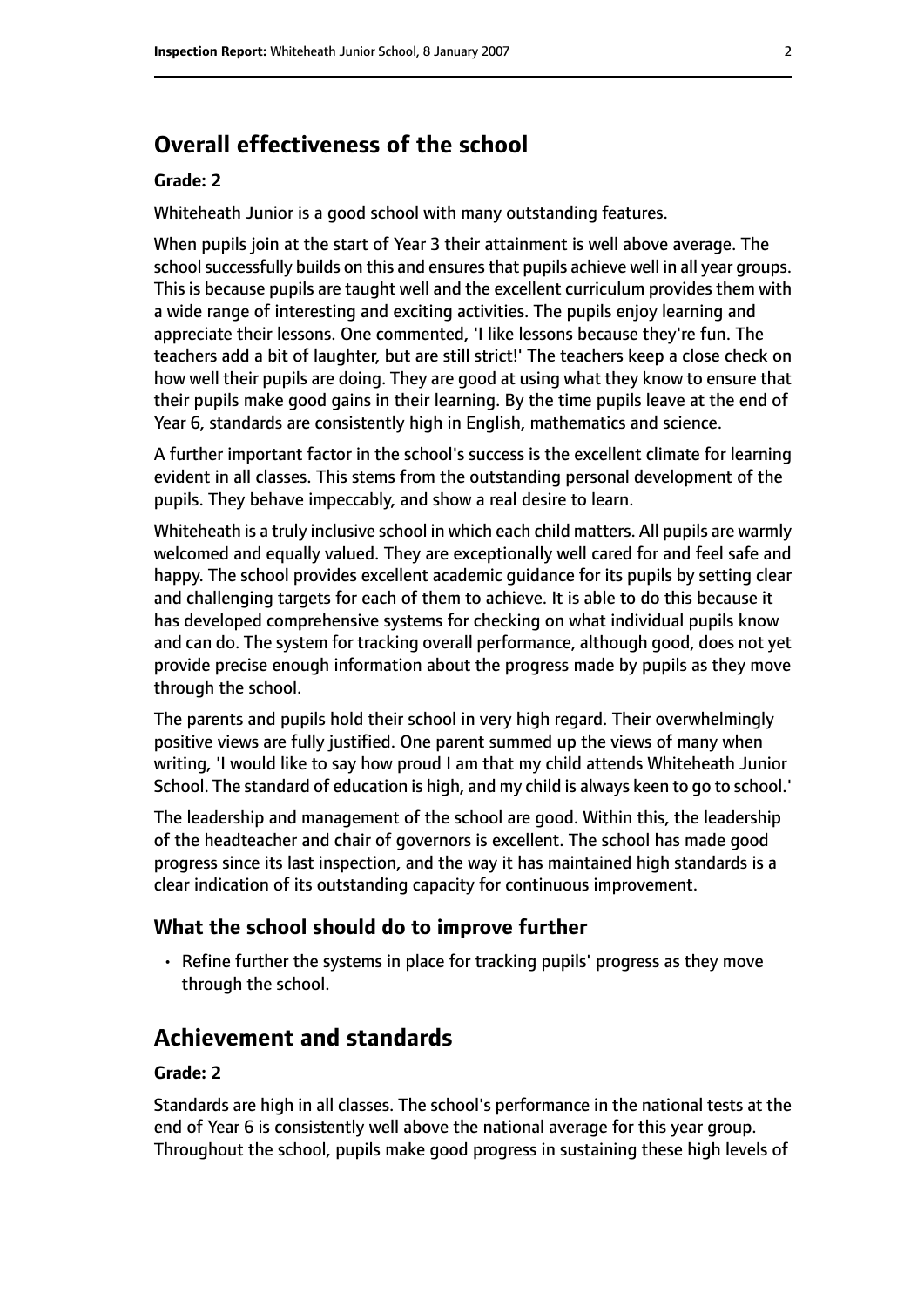performance. This level of performance stems from the culture for learning and the good teaching that is a feature in all classes.

Pupils with learning difficulties and disabilities make good progress because they are given good quality help in meeting their targets.

In 2006, the school met the challenging targets for its performance in the national tests for Year 6. The current group of pupils is on course to meet equally challenging targets in 2007.

# **Personal development and well-being**

#### **Grade: 1**

Pupils' outstanding spiritual, moral, social and cultural development underpins all aspects of school life. Particularly noteworthy is the excellent social development of pupils. For example, the work of the school council and class councils gives pupils first-hand experiences of democracy in action. Pupils also make excellent contributions to the wider community in a number of ways. For instance, pupils in Year 6 planned the activities for their stall at the school Christmas Fair. The large amount raised was donated to a school in Ethiopia and an orphanage in Nairobi.

Attendance rates are consistently above the national average, and illustrate pupils' exceptionally positive attitudes towards their school. Relationships throughout the school are excellent. Pupils are exceptionally well prepared for the next phase of their education and for a future as life-long learners. They have a good understanding of the importance of healthy lifestyles, a sound awareness of how to keep safe, and have high levels of competence in basic skills.

# **Quality of provision**

#### **Teaching and learning**

#### **Grade: 2**

The school's view that teaching and learning are good was confirmed by the inspection. Some of the teaching observed was of the highest quality.

Particularly noteworthy features of lessons are the attention and enjoyment shown by all pupils. This is because teachers plan carefully to make their lessons interesting. They know their pupils' learning needs very well. As a result, they generally pitch work at different levels or present it in different ways so that pupils of all abilities are given achievable challenges. Teachers' marking of pupils' work is thorough, but on some occasions pupils do not learn from their mistakes. This is because corrections requested by teachers are not always done.

Skilled classroom assistants work well in partnership with teachers and give good quality help to pupils who need more individual attention.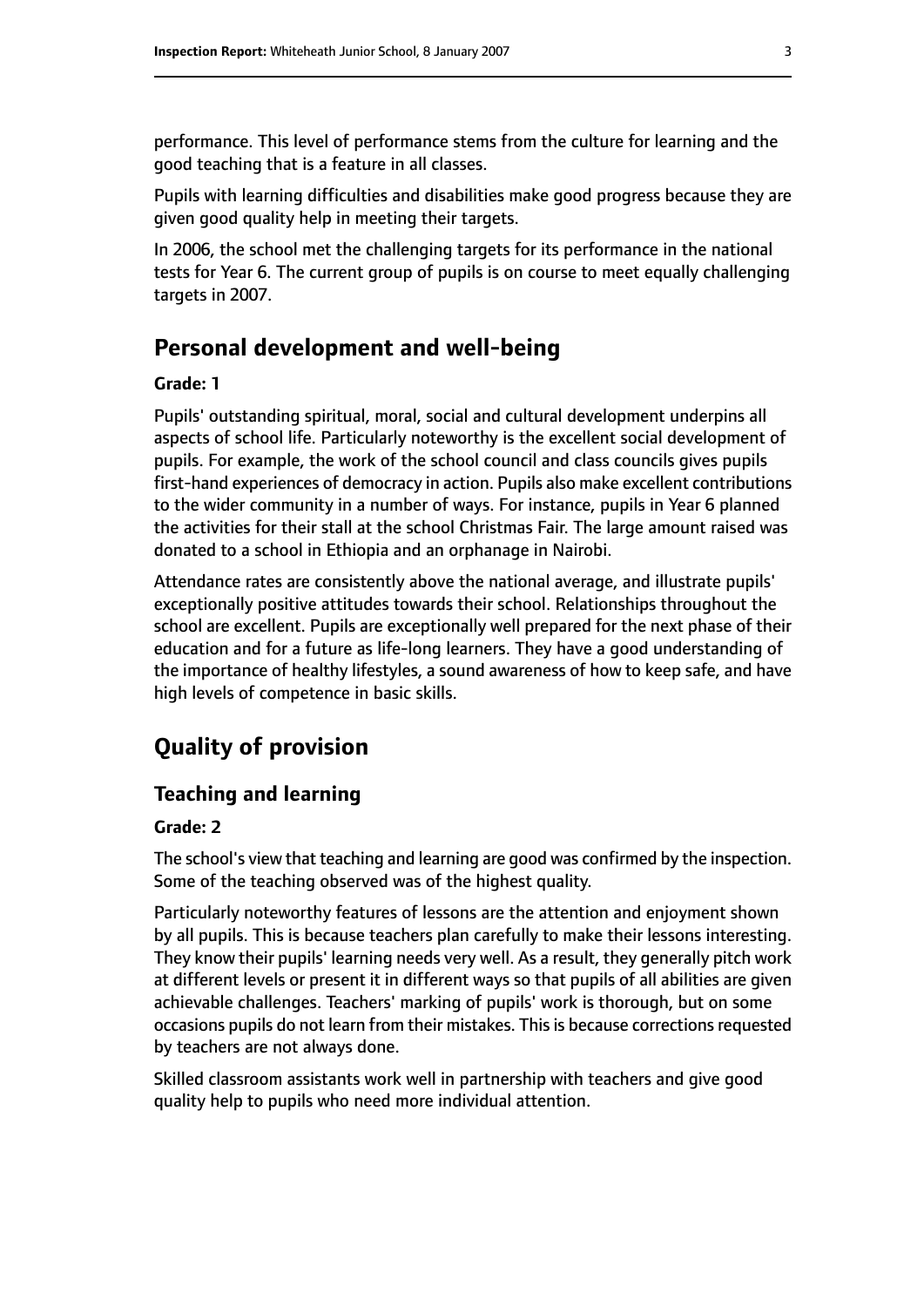#### **Curriculum and other activities**

#### **Grade: 1**

The curriculum is very well planned to ensure a balanced coverage of subjects. The wide range of out of school activities is an excellent feature, and is greatly appreciated by the pupils. In addition, the school ensures that visits to places of interest or visitors to the school add interest and enjoyment to pupils' learning.

The school constantly looks for ways in which learning can be made more interesting. Its regular historical themes, such as the 'Ancient Greek Day' are good examples of this. Every opportunity is taken to ensure that pupils apply what they have learned. For instance, pupils in Year 5 greatly enjoyed devising mathematical games, which were then tested out by visiting pupils from a local school.

#### **Care, guidance and support**

#### **Grade: 1**

The school provides excellent pastoral care for its pupils. The procedures to ensure their safety and well-being are rigorous. The school provides a healthy menu for pupils at lunchtime. All pupils interviewed said that they really enjoyed their meals and liked the choices that they could make. There are regular opportunities for pupils to take exercise before, during, and at the end of the school day.

The quality of academic guidance given to pupils is also excellent. This is based on good systems for assessing each pupil's academic performance. All pupils have targets to reach, and their progress in meeting them is regularly reviewed. The Record of Achievement provides an opportunity for pupils to assess their own performance and set their own personal goals.

#### **Leadership and management**

#### **Grade: 2**

The impact of leadership is seen in the good progress made by the pupils. The headteacher knows the school exceptionally well and makes very good use of information gathered from his regular monitoring to guide its development. The school's evaluations of the impact of its work are mostly thorough, and used well to set challenging targets for its performance. However, the school acknowledges that its tracking systems do not yet provide managers with precise enough detail about the gains made by pupils.

The deputy headteacher provides excellent support for the headteacher, as does the highly committed staff team. Together, they have developed an accurate understanding of the school's strengths and weaknesses, and have devised a clear plan for the further development of the school. Teachers monitor their areas of responsibility well and use the information which they gather to make useful contributions to the school's improvement.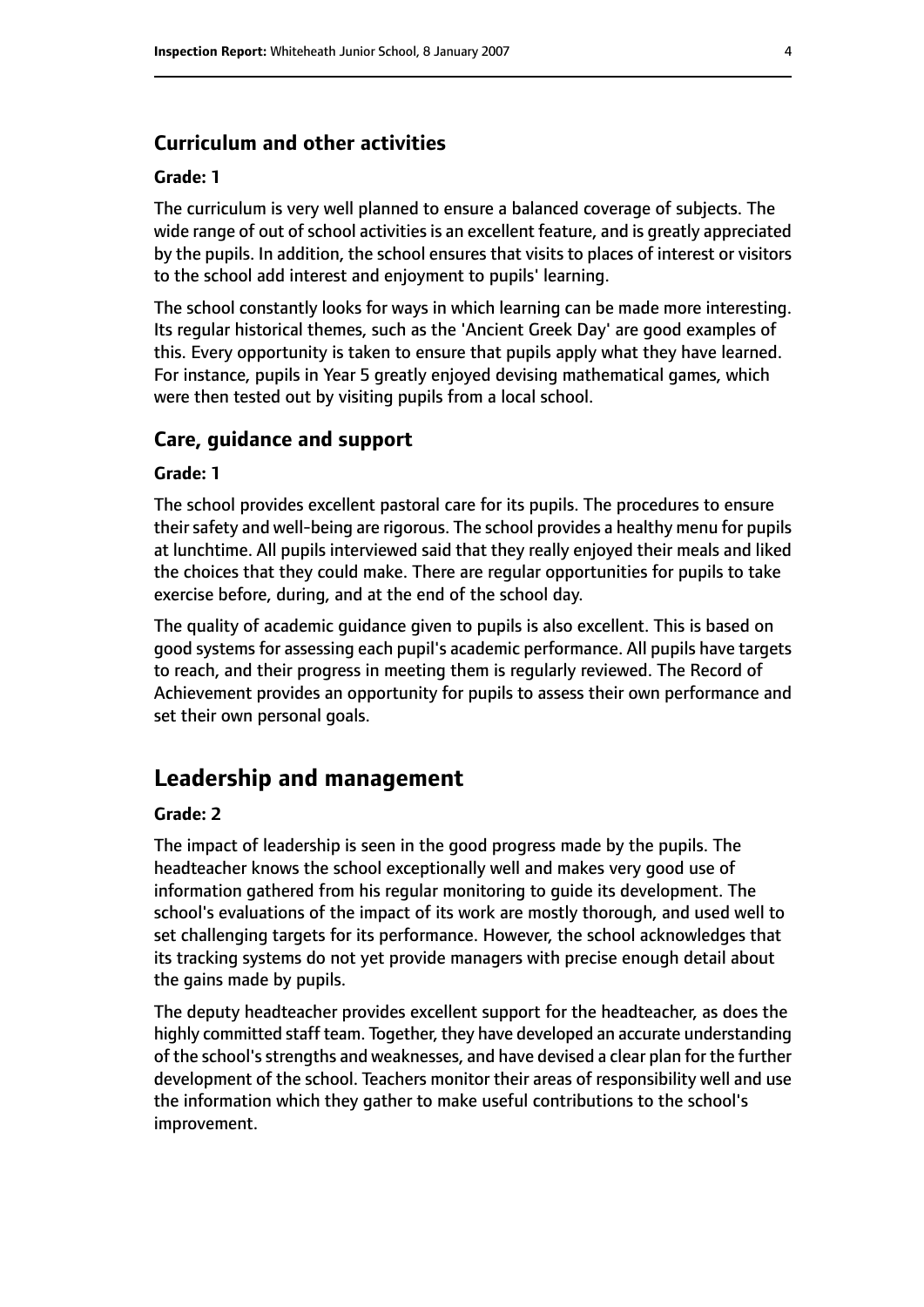Governance is good. Governors carefully monitor the work of the school and are good at holding it to account.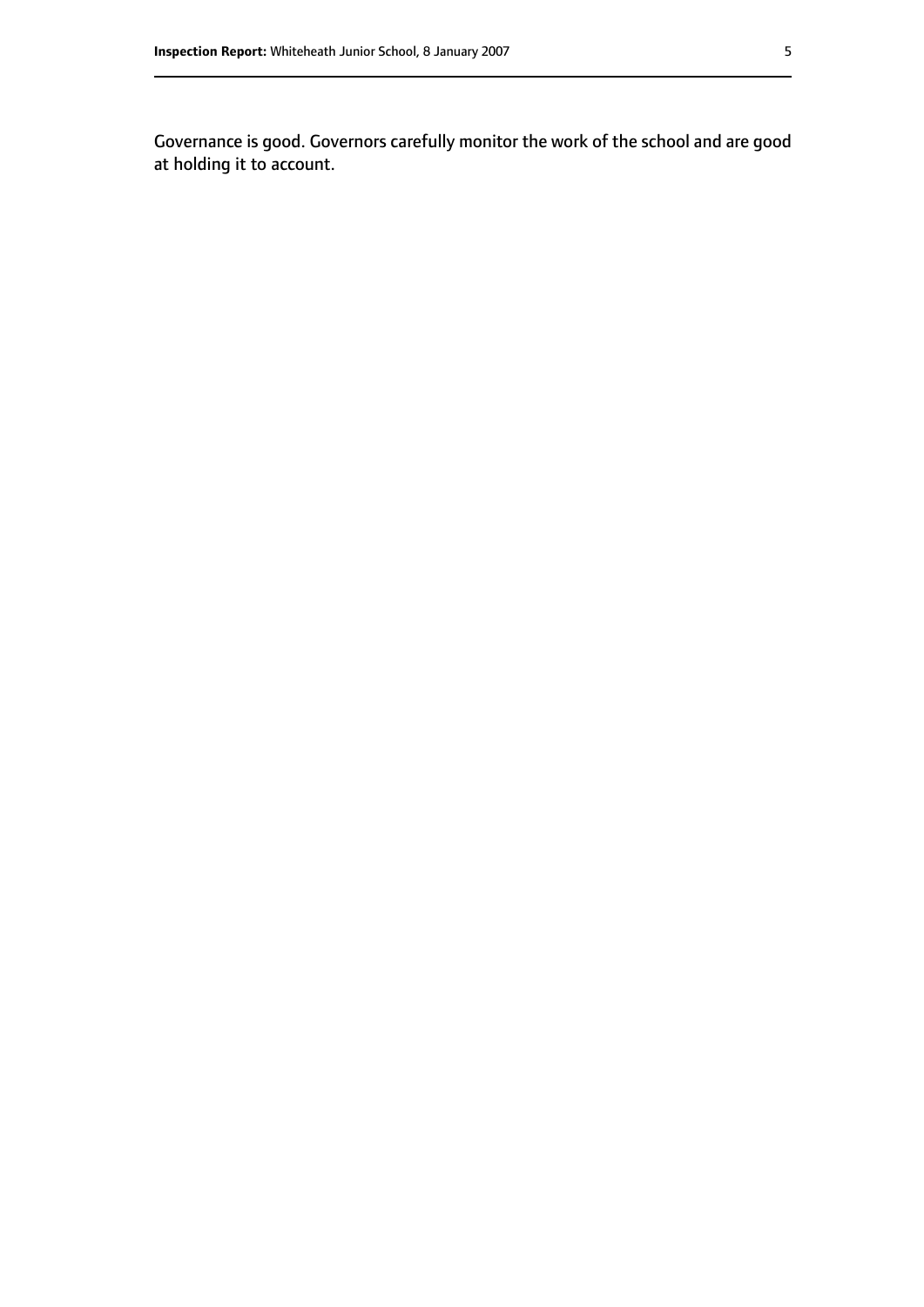**Any complaints about the inspection or the report should be made following the procedures set out inthe guidance 'Complaints about school inspection', whichis available from Ofsted's website: www.ofsted.gov.uk.**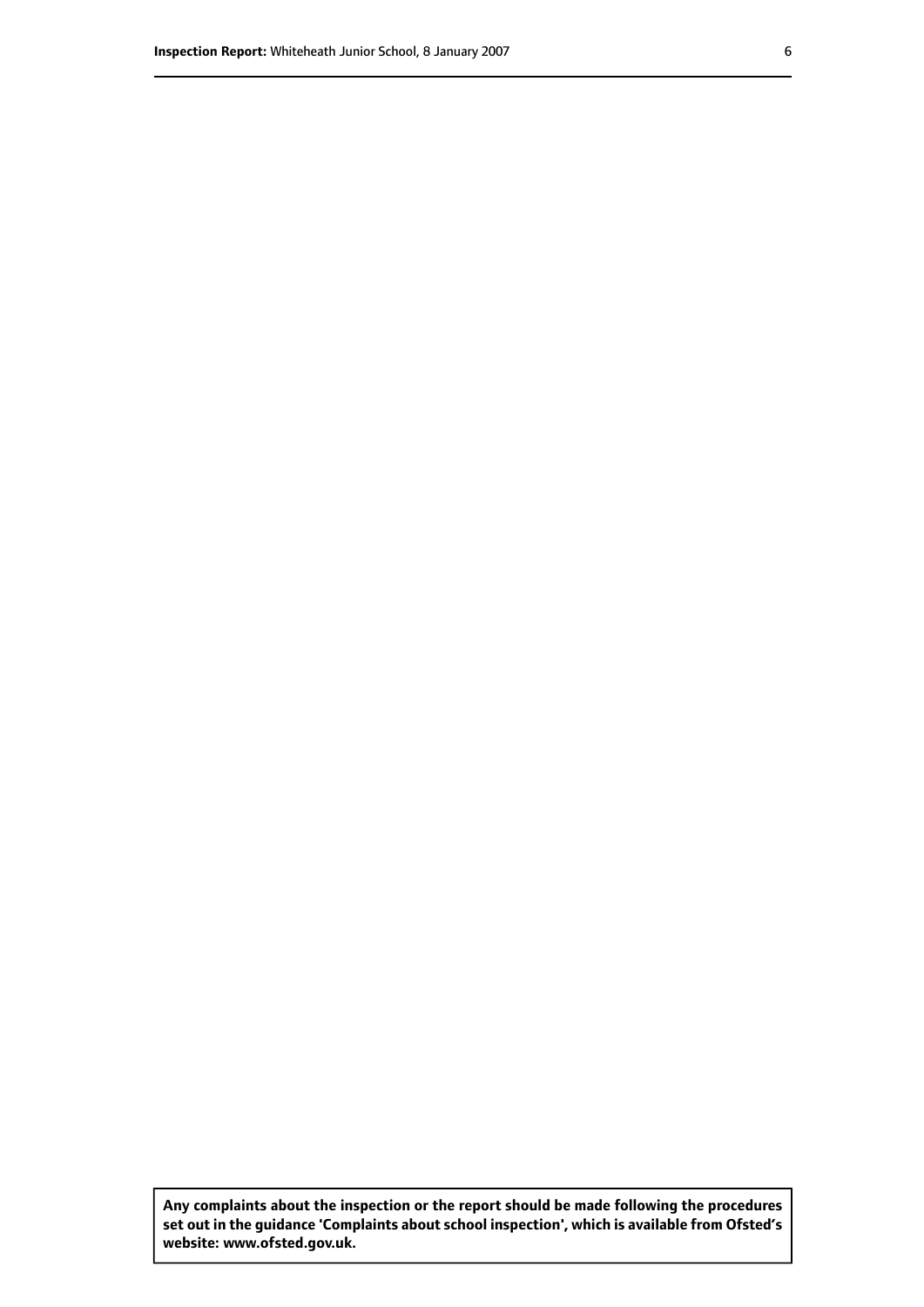# **Inspection judgements**

| $^{\dagger}$ Key to judgements: grade 1 is outstanding, grade 2 good, grade 3 satisfactory, and grade 4 | <b>School</b>  |
|---------------------------------------------------------------------------------------------------------|----------------|
| inadeauate                                                                                              | <b>Overall</b> |

# **Overall effectiveness**

| How effective, efficient and inclusive is the provision of education, integrated<br>care and any extended services in meeting the needs of learners? |           |
|------------------------------------------------------------------------------------------------------------------------------------------------------|-----------|
| How well does the school work in partnership with others to promote learners'<br>well-being?                                                         |           |
| The effectiveness of the school's self-evaluation                                                                                                    |           |
| The capacity to make any necessary improvements                                                                                                      |           |
| Effective steps have been taken to promote improvement since the last<br>inspection                                                                  | <b>NA</b> |

## **Achievement and standards**

| How well do learners achieve?                                                                               |  |
|-------------------------------------------------------------------------------------------------------------|--|
| The standards <sup>1</sup> reached by learners                                                              |  |
| How well learners make progress, taking account of any significant variations between<br>groups of learners |  |
| How well learners with learning difficulties and disabilities make progress                                 |  |

# **Personal development and well-being**

| How good is the overall personal development and well-being of the<br>learners?                                  |  |
|------------------------------------------------------------------------------------------------------------------|--|
| The extent of learners' spiritual, moral, social and cultural development                                        |  |
| The behaviour of learners                                                                                        |  |
| The attendance of learners                                                                                       |  |
| How well learners enjoy their education                                                                          |  |
| The extent to which learners adopt safe practices                                                                |  |
| The extent to which learners adopt healthy lifestyles                                                            |  |
| The extent to which learners make a positive contribution to the community                                       |  |
| How well learners develop workplace and other skills that will contribute to<br>their future economic well-being |  |

# **The quality of provision**

| $\mid$ How effective are teaching and learning in meeting the full range of the $\mid$<br>learners' needs?               |  |
|--------------------------------------------------------------------------------------------------------------------------|--|
| $\mid$ How well do the curriculum and other activities meet the range of needs $\mid$<br>$\,$ and interests of learners? |  |
| How well are learners cared for, guided and supported?                                                                   |  |

 $^1$  Grade 1 - Exceptionally and consistently high; Grade 2 - Generally above average with none significantly below average; Grade 3 - Broadly average to below average; Grade 4 - Exceptionally low.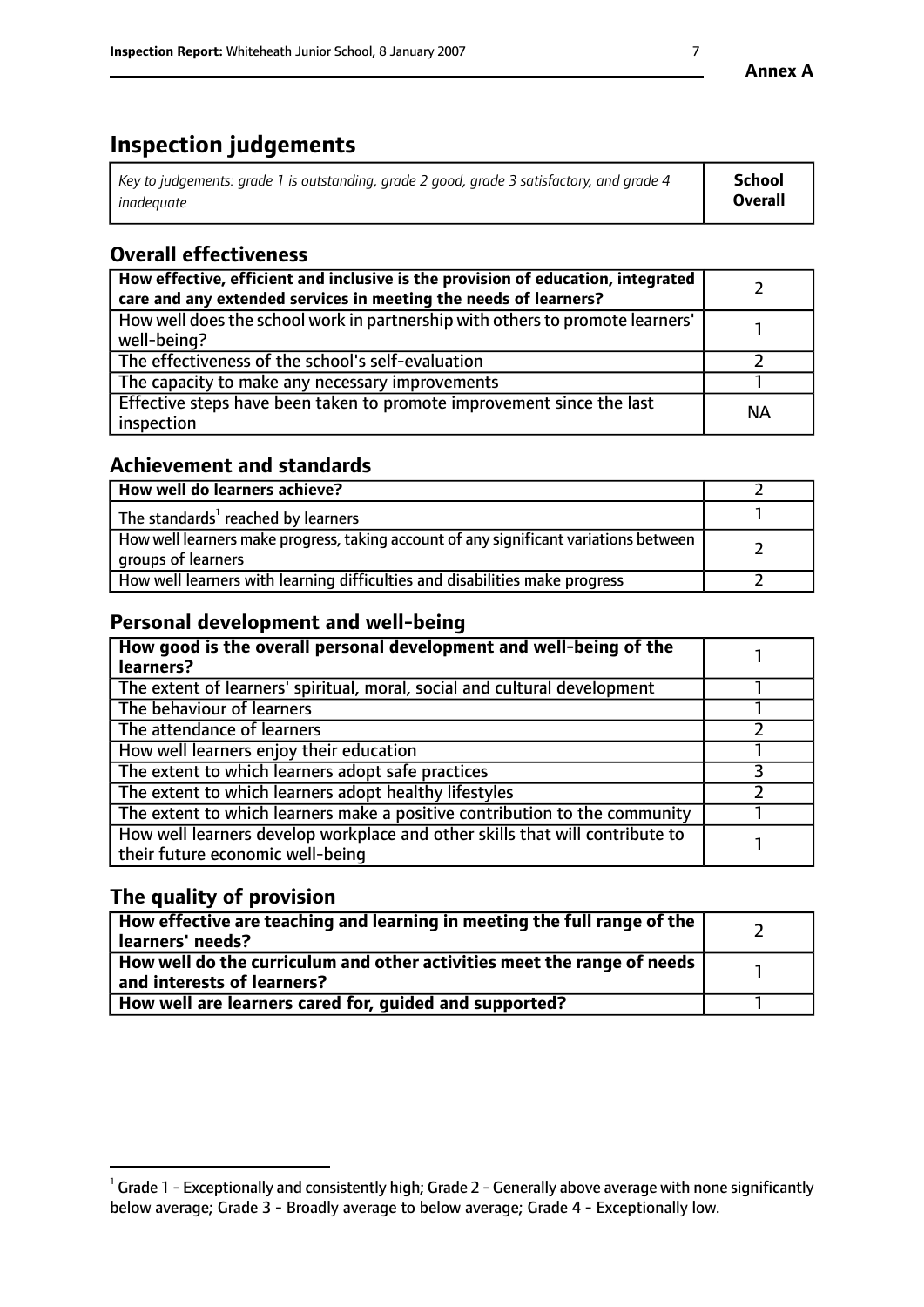#### **Annex A**

# **Leadership and management**

| How effective are leadership and management in raising achievement<br>and supporting all learners?                                              |               |
|-------------------------------------------------------------------------------------------------------------------------------------------------|---------------|
| How effectively leaders and managers at all levels set clear direction leading<br>to improvement and promote high quality of care and education |               |
| How effectively performance is monitored, evaluated and improved to meet<br>challenging targets                                                 |               |
| How well equality of opportunity is promoted and discrimination tackled so<br>that all learners achieve as well as they can                     |               |
| How effectively and efficiently resources, including staff, are deployed to<br>achieve value for money                                          | $\mathcal{P}$ |
| The extent to which governors and other supervisory boards discharge their<br>responsibilities                                                  |               |
| Do procedures for safequarding learners meet current government<br>requirements?                                                                | Yes           |
| Does this school require special measures?                                                                                                      | No            |
| Does this school require a notice to improve?                                                                                                   | <b>No</b>     |